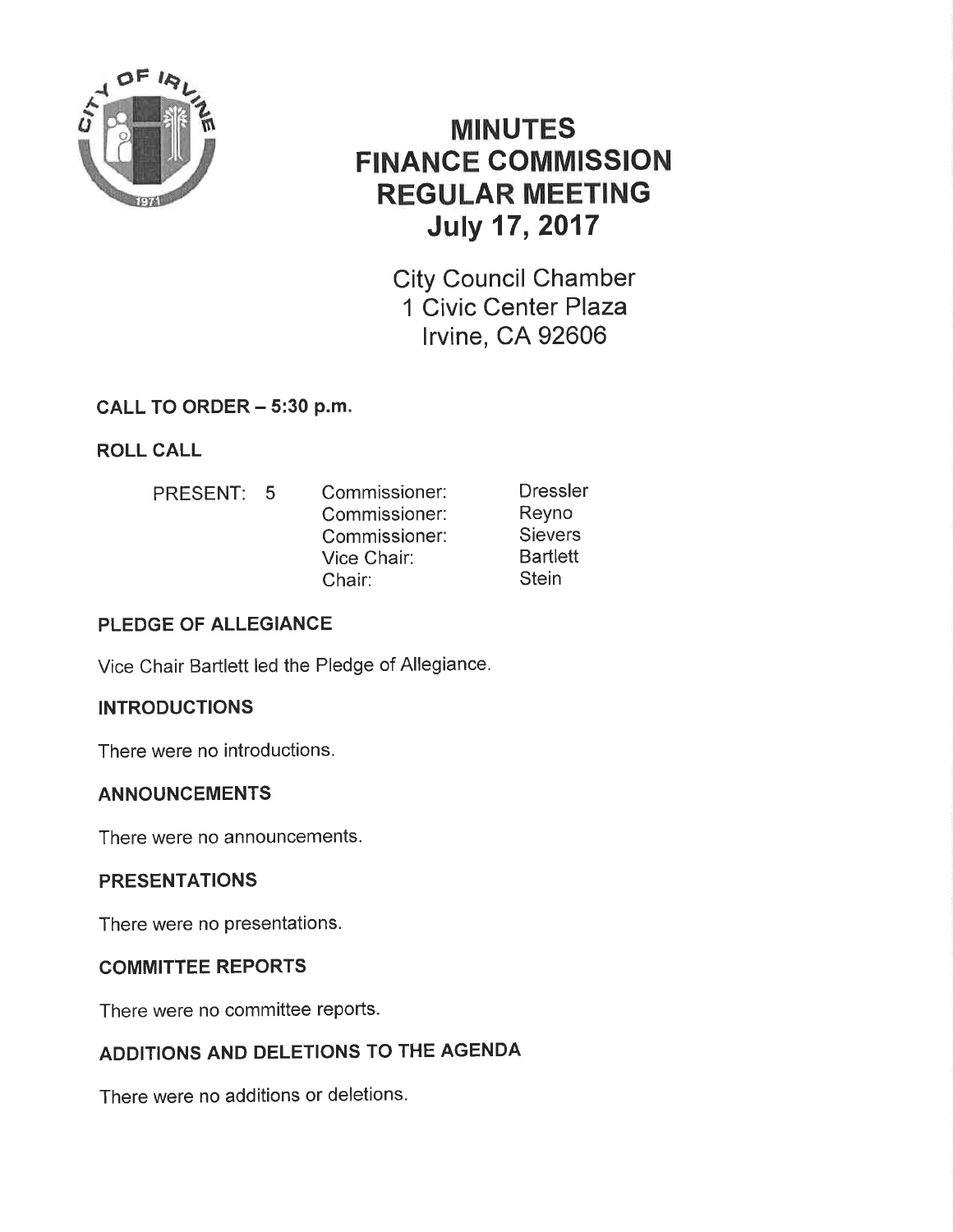### PUBLIC COMMENTS

There were no public comments

## CONSENT CALENDAR

## ACTION: Moved by Commissioner Dressler, seconded by Commissioner Reyno, and unanimously carried to approve Gonsent Calendar ltems 1-3.

#### 1. MINUTES

Approved the minutes of an adjourned regular meeting of the Finance Commission held on May 22,2017.

#### $2.$ ACCEPTANCE OF AGREEMENT FOR TRANSFER OR PURCHASE OF EQUIPMENT/SERVICES OR FOR REIMBURSEMENT OF TRAINING COSTS FOR FISCAL YEAR 2016 URBAN AREAS SECURITY INITIATIVE GRANT

- 1) Recommended the City Council authorize the Director of Public Safety to accept the Agreement for Transfer or Purchase of Equipment/Supplies or for Reimbursement of Training Costs for Fiscal Year 2016 Urban Areas Security lnitiative Grant.
- Recommended the City Council authorize the Director of Public Safety to accept equipment, technology, services or supplies purchased by the City of Anaheim and transferred to the City of lrvine to enhance countywide emergency preparedness. 2)
- Recommended the City Council approve a budget adjustment request in the amount of \$95,000 in grant revenues and appropriations for training costs and necessary personnel; as well as equipment, supplies or services. 3)
- Recommended the City Council authorize the Director of Public Safety to submit for reimbursement up to \$25,000 in training and personnel costs, and \$25,000 in approved equipment, supplies or services through the Fiscal Year 2016 Urban Areas Security Initiative Grant. 4)

## 3. ACCEPTANGE OF MARUCHAN, INCORPORATED DONATION

Recommended the City Council accept a \$100,000 donation from Maruchan lncorporated.

## COMMISSION BUSINESS

## 4. BOND ISSUANCE FOR REASSESSMENT DISTRICT NO. 05-21

Jennifer King, Finance Administrator, presented the report and answered questions. Robert Lang, Senior Vice President/Deputy Chief lnvestment Officer, lrvine Company, was also present and answered questions.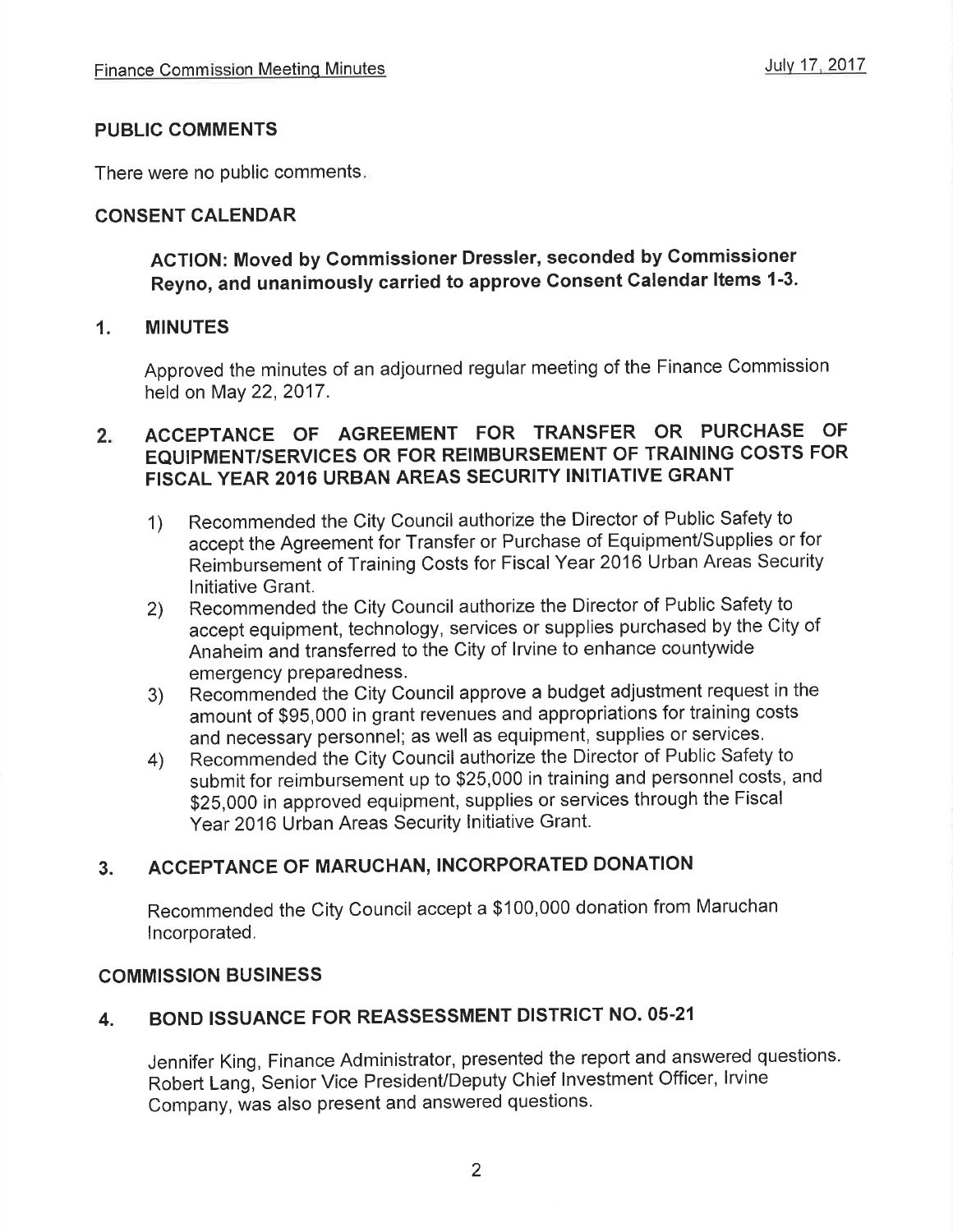Commission discussion included: initial formation amount and the reassessment value; the amount already sold via private placement; required property owner approval for any an additional lien and the expectation to meet the improvements within the existing limits; the private placement process and determining competitive pricing; timeframe from pricing to placement; the homeowner property tax rate; and the school district boundaries.

#### ACTION: Moved by Gommissioner Sievers, seconded by Gommissioner Dressler, and unanimously carried to:

Recommend the City Council adopt A RESOLUTION OF THE CITY COUNCIL OF THE CITY OF IRVINE, CALIFORNIA, AUTHORIZING THE ISSUANCE AND SALE OF NOT TO EXCEED \$19,5OO,OOO AGGREGATE PRINCIPAL AMOUNT OF CITY OF IRVINE REASSESSMENT DISTRICT NO. O5-21 LIMITED OBLIGATION IMPROVEMENT BONDS, FIXED RATE SERIES, GROUP THREE, APPROVING THE EXECUTION AND DELIVERY OF A THIRD SUPPLEMENTAL INDENTURE AND A BOND PURCHASE AGREEMENT

#### $5.$ COST RECOVERY AND PRICING POLICY FOR COMMUNITY SERVICES PROGRAMS AND SERVICES

Kim Mahon, Senior Management Analyst, presented the report and answered questions. Laurie Hoffman, Director of Community Services, was also present and answered questions. Mike Cribbin, Senior Management Analyst, was present and available to answer questions.

Commission discussion included: the cost recovery distinction between the three models; setting a consistent average cost recovery price range; examining nonresident fees and the level of non-resident participation; applicability to Great Park activities; the Great Park sports complex policy; evaluating performance to determine resident pricing percentage changes between the 5-tier model categories; and subsidizing non-resident fees, flexible pricing for non-resident participation, and recommending incorporating language into the proposed policy for higher nonresident pricing.

#### ACTION: Moved by Chair Stein, seconded by Vice Chair Bartlett, and unanimously carried to:

- 1) Provide input on draft Cost Recovery and Pricing Policy for Community Services Programs and Services.
- 2) Recommend the City Council adopt A RESOLUTION OF THE CITY COUNCIL OF THE CITY OF IRVINE, CALIFORNIA, TO ADOPT THE COST RECOVERY AND PRICING POLICY FOR COMMUNITY SERVICES PROGRAMS AND SERVICES

#### As amended, to include action #3, as follows:

3) Recommend Community Services consider including additional policy language on variable/flexible pricing for non-resident program participation